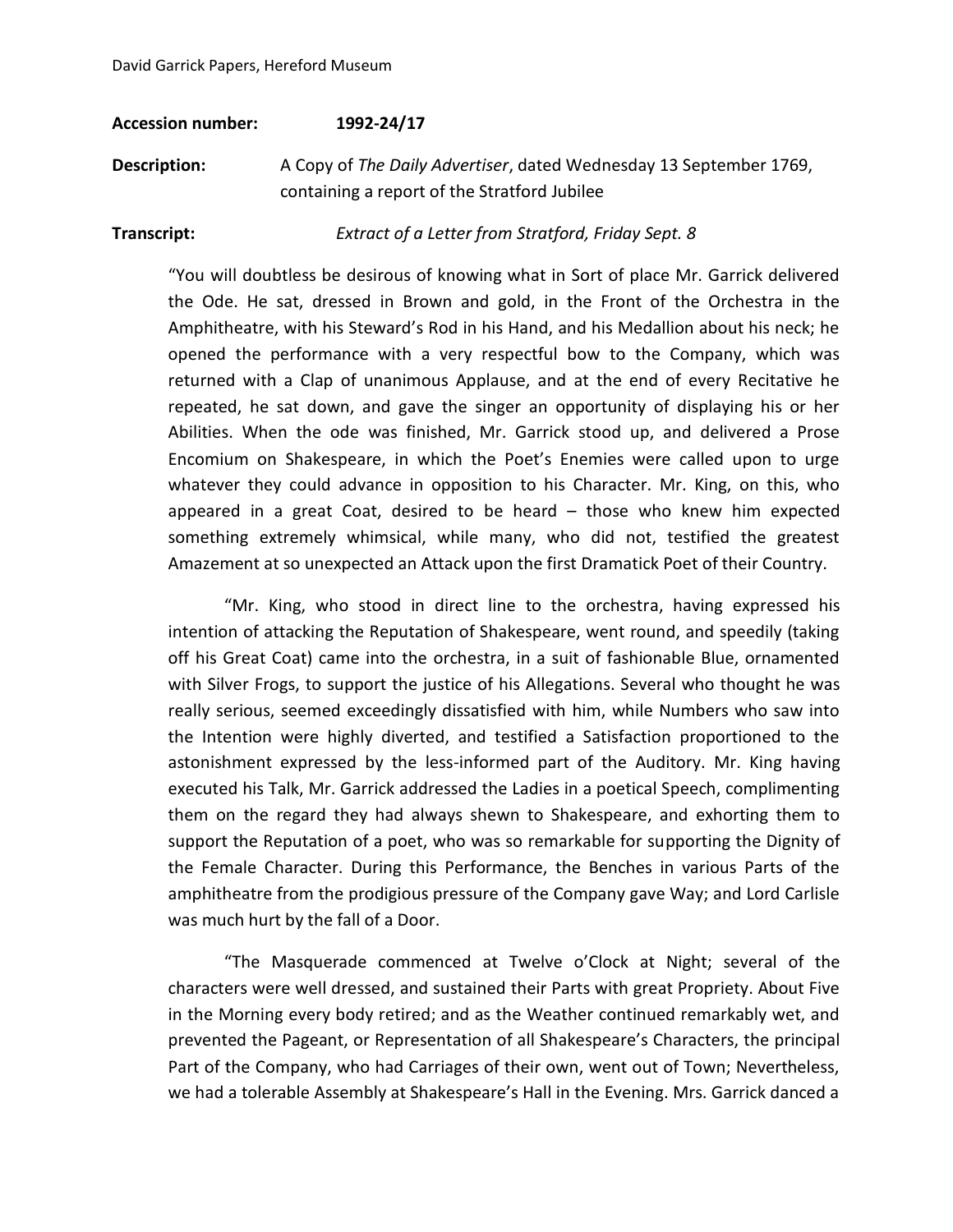minuet beyond Description gracefully, and joined in the country Dances, which ended at Four, and put an End to the Jubilee.

"The jubilee Race this Day afforded much Diversion to the lovers of the Turf, though the Horses were almost Knee-deep in Water. The Cup was won by Mr. P. A.'s Brown Colt, Whirligig"

On Monday David Garrick Esq. Arrived at Hampton, from Stratford upon Avon.

### **Notes: Documents held at [Shakespeare Centre Library and Archive](http://www.nationalarchives.gov.uk/archon/searches/locresult_details.asp?LR=188)**

Folio, ff. 30.

### **Contents**:

'An Account of the Jubilee at Stratford on Avon in honor of the immortal Shakespeare the 6th and 7th September 1769. D. Garrick, esq., steward', consisting of copies and extracts by Robert Bell Wheler of matter in prose and verse relating to the Jubilee of 1769; including Garrick's Ode and Oration and 'Shakespeare's Garland'. A great part of the contents was printed by Wheler in his History and Antiquities of Stratford upon Avon, 1806 pp. 164-209.

The volume also includes, besides copies of verses in honour of Shakespeare by Milton, Dr. Samuel Johnson, and others:

The original cover of the volume (now f.1) is dated 13 June 1801, but the dates of the entries extend to 1810.

[no title or date] **ER1/55**

# **These documents are held at [Shakespeare Centre Library and Archive](http://www.nationalarchives.gov.uk/archon/searches/locresult_details.asp?LR=188)**

### **Contents**:

Engraving of 'Mr. Garrick reciting the Ode... at the Jubilee at Stratford', 1769 (f. 12)

[no title] **ER1/14** *1769-1785*

# **These documents are held at [Shakespeare Centre Library and Archive](http://www.nationalarchives.gov.uk/archon/searches/locresult_details.asp?LR=188)**

Quarto, ff. 173.

**Conditions of access**: Records should be viewed on microfilm

**Contents**: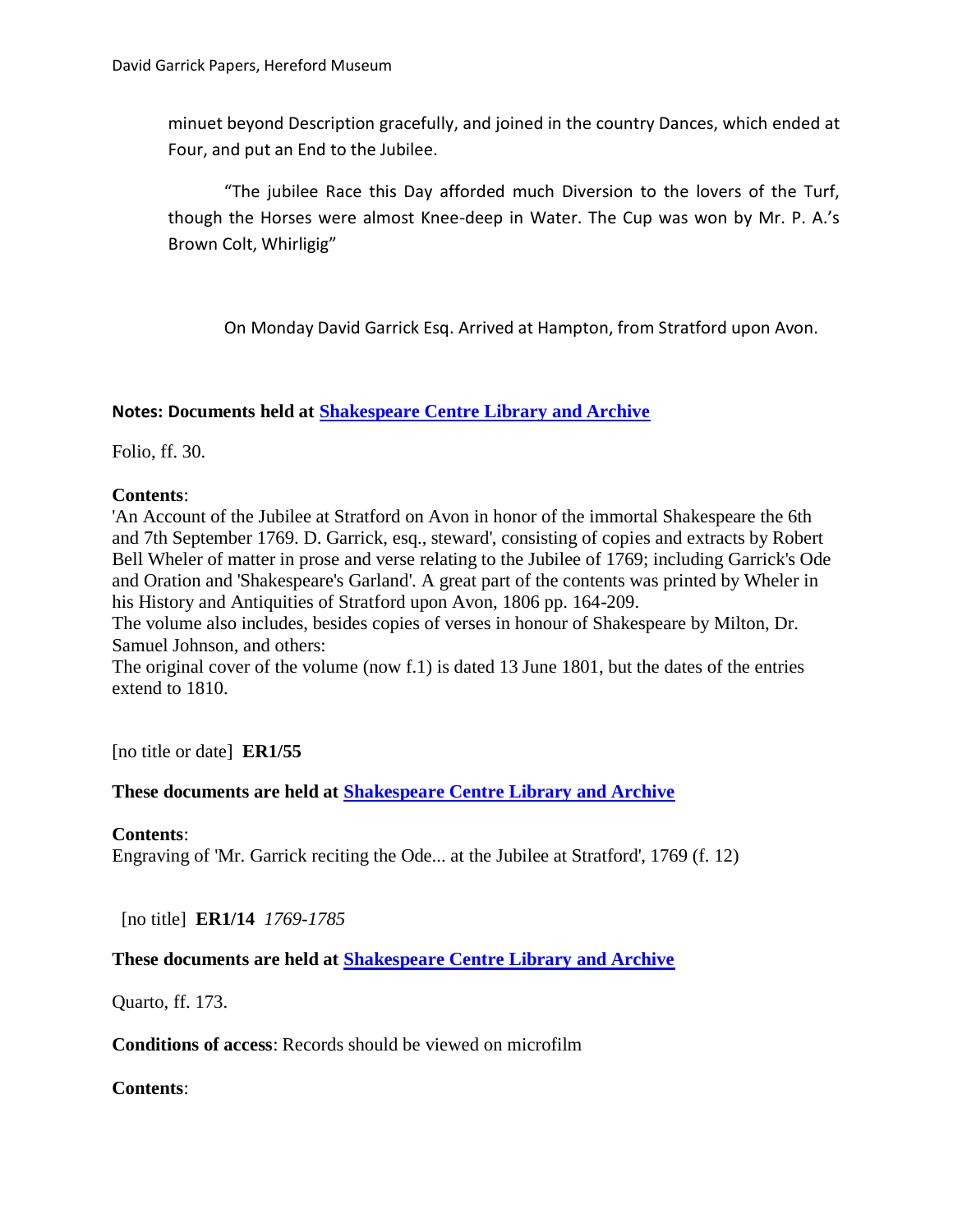Collections by R. B. Wheler on the Stratford Jubilee of 1769, consisting chiefly of: An Ode... at Stratford upon Avon by David Garrick, London, 1769, quarto (ff. 7-37), followed by Lloyds Evening Post and British Chronicle, 4 August 1769, 11 March 1771 (ff. 39-169) These works are interleaved, the inserted leaves containing copies of correspondence, 3 November 1768 - 13 November 1770 (ff. 5 - 24, 56), together with anecdotes, criticisms, verses and notes on the Jubilee by Wheler. The following portraits also occur: Thomas Betterton, f. 4v; Garrick (Miller sc.) f. 5; Shakespeare, f. 11, 26v; Ben Jonson, f. 28v; Samuel Johnson (Bartolozzi, 1785), f. 36; Garrick between Tragedy and Comedy (mezz. C. Corbutt), f.38.

no title] **ER82/11/1/a/4** *No date*

# **These documents are held at [Shakespeare Centre Library and Archive](http://www.nationalarchives.gov.uk/archon/searches/locresult_details.asp?LR=188)**

### **Contents**:

Copy of a paper in a volume of 'Garrick letters' in Forster Collection, South Kensington, headed 'Memds for Stratford' [re Jubilee].

[no title or date] **DR328/7/4**

**These documents are held at [Shakespeare Centre Library and Archive](http://www.nationalarchives.gov.uk/archon/searches/locresult_details.asp?LR=188)**

### **Contents**:

Two facsimiles of the Council Book of the Stratford Corporation recording the election of David Garrick as a Freeman of the Borough; 11 October 1768.

[no title or date] **ER1/2/38**

# **These documents are held at [Shakespeare Centre Library and Archive](http://www.nationalarchives.gov.uk/archon/searches/locresult_details.asp?LR=188)**

### **Contents**:

Verses to David Garrick on the occasion of Shakespeare's Jubilee, endorsed 'The first attempt of Poet [John] Jordan, September 1769. In his own handwriting.' Folio 75.

[no title or date] **ER1/83/4**

**These documents are held at [Shakespeare Centre Library and Archive](http://www.nationalarchives.gov.uk/archon/searches/locresult_details.asp?LR=188)**

**Contents**: